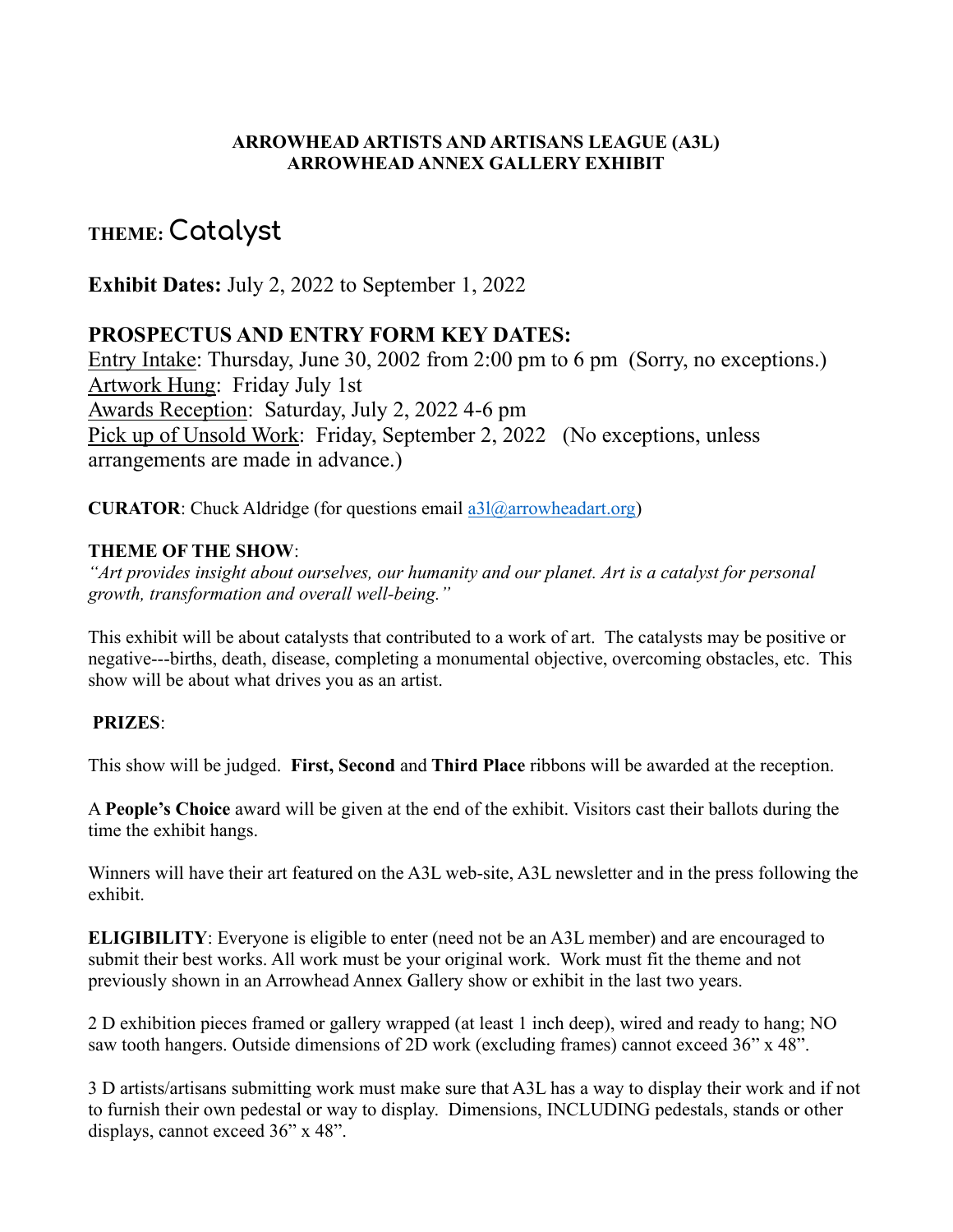**NOTE:** Artists/artisans may submit up to 2 pieces of art. A3L will provide a cashier, and collect funds and sales tax. Artists will normally receive payment of the price less 10% commission no later than the middle of the following month after the exhibit is taken down.

**LIABILITY**: Although reasonable care will be taken in handling and displaying all work, A3L and its volunteers will not be responsible for damage or loss. Due to the lack of storage space, artists must pick up their work at the Annex Gallery at the designated time. Artists may arrange for artwork pickup by another party. Work left after 5 PM on September 2nd will be removed to an off-site location; work left for longer than 14 days becomes the property of A3L.

**ENTRY PROCEDURE**: Complete the entry form. A maximum of 2 pieces may be submitted. **A3L Members** Entry fee for adult artists/artisans: \$10.00 for 1 or \$15 for 2. **Non-Members** \$15 for 1 or \$20 for 2

## **FILL OUT THE FORMS Below and the NEXT PAGE TO BRING IN WITH YOUR ENTRIES**

**EXHIBITION ENTRY FORM:** Please complete this form and bring it in with the entry fee(s). We recommend that you keep a copy of your Entry Form for reference. A3L reserves the right to refuse any artwork deemed unsuitable (example – not in good taste). Images of your artwork may be used advertising and other promotional purposes. -------------------------------------------------------------CUT HERE-------------------------------------------------

# FILL OUT THIS FORM TO BRING IN WITH YOUR ARTWORK

| A3L Show: "Catalyst"                                                       |                           |                |  |
|----------------------------------------------------------------------------|---------------------------|----------------|--|
|                                                                            | Check if Junior Artist    |                |  |
|                                                                            | Address: City, State, Zip |                |  |
|                                                                            |                           |                |  |
|                                                                            |                           |                |  |
|                                                                            |                           | Sales Price \$ |  |
|                                                                            |                           |                |  |
|                                                                            |                           |                |  |
| I have read and agree to all conditions in this prospectus and entry form. |                           |                |  |
| Signature Signature                                                        |                           | Date           |  |